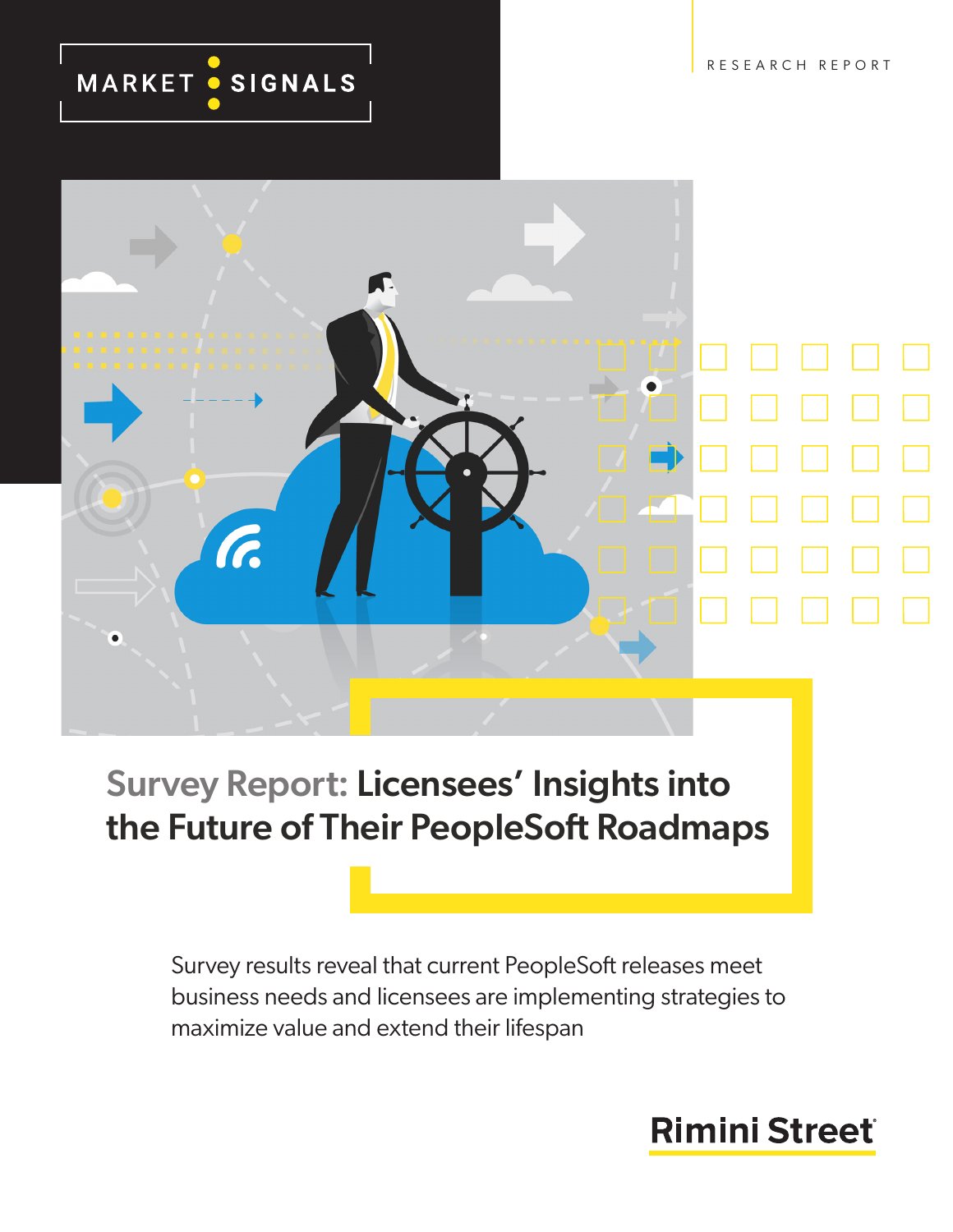### **Contents**

| <b>Executive Summary</b>                                       | 3                        |
|----------------------------------------------------------------|--------------------------|
| Background                                                     | $\overline{\mathcal{A}}$ |
| Survey Objectives and Methodology                              | 5                        |
| Key Insights                                                   |                          |
| Survey Analysis                                                | 8                        |
| Five Recommendations for the Future of Your PeopleSoft Roadmap | 16                       |
| References                                                     |                          |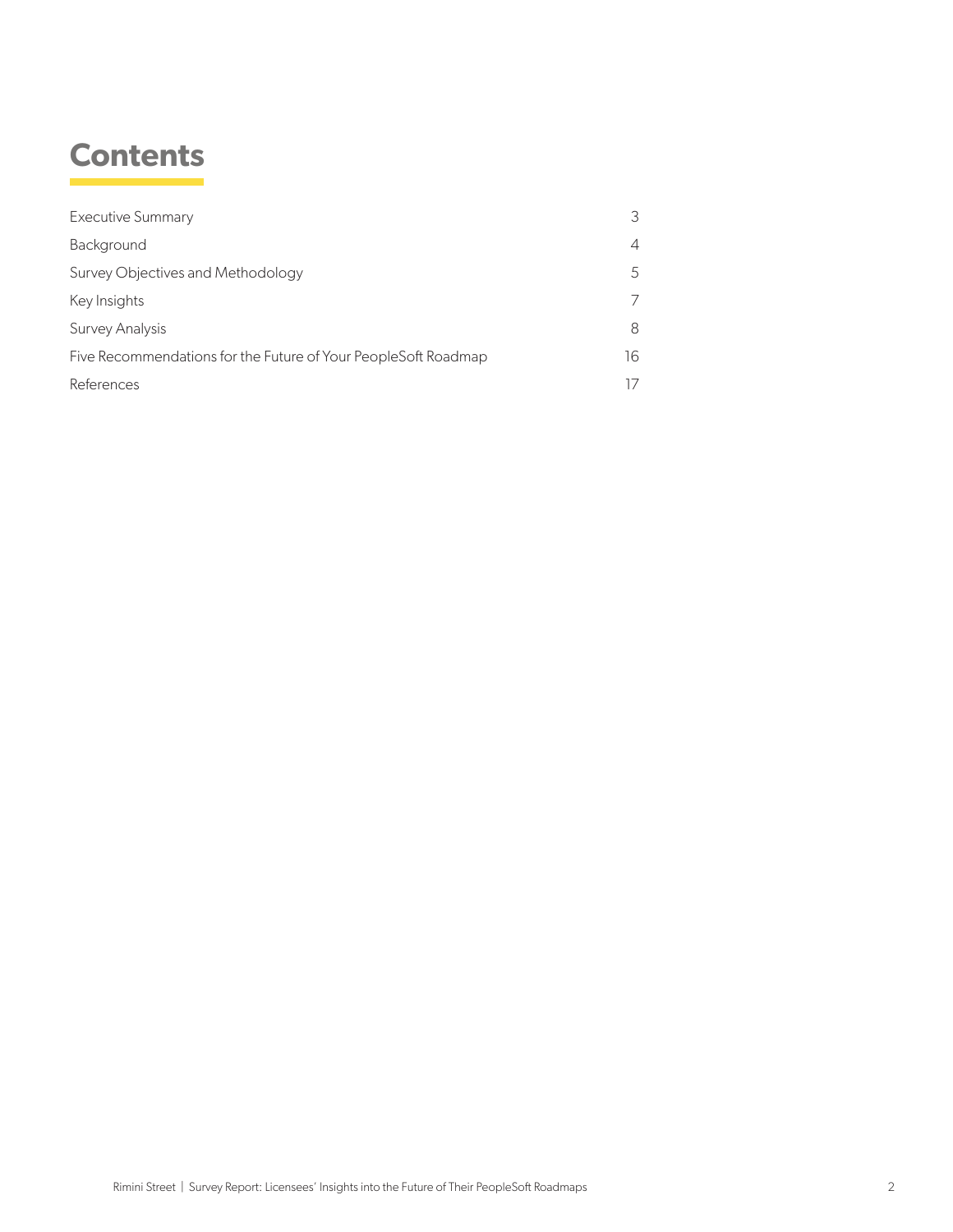# <span id="page-2-0"></span>**Executive Summary**

Overall, 97% of respondent PeopleSoft licensee IT organizations report that their current ERP release meets their business needs.

#### Does your current Oracle ERP implementation satisfy your business needs?



Given the robustness of current PeopleSoft releases, licensees are taking steps to optimize these releases for many years to come as a foundation for critical business processes. In fact, more than 64% of respondent PeopleSoft licensees run some releases no longer fully supported by Oracle.

According to survey respondents, when asked which version of PeopleSoft applications they are running, 9.2 (60%) is the most commonly deployed release, followed by 9.1 (44%). Currently, all PeopleSoft releases 9.1 or earlier are no longer fully supported by Oracle and are receiving no new fixes; critical patch updates; security alerts; or tax, legal, and regulatory updates.<sup>2</sup>

#### Which of the following PeopleSoft (FMS, ESA, SCM, HCM etc.) application versions is your organization running today?



#### PeopleSoft licensees are implementing strategies to maximize the value and extend the lifespan of current releases.

Instead of investing significant time, resources and capital to perform potentially expensive, low ROI release upgrades or full migrations to Oracle Cloud ERP, many PeopleSoft licensees are taking steps to maximize the value and extend the lifespan of their current, robust and mature releases, including moving their PeopleSoft software to a cloud hosting platform, utilizing Application Management Services and switching their annual support to third-party support providers like Rimini Street.

A sentiment reinforced by a Gartner Predicts 2020 research report cites:

"Each year, support costs for legacy software increase, while the benefits gained from that support decrease, leading to more organizations seeking lower-cost third-party support options ... More buyers are aware of the value-added offerings from third-party support providers, such as custom-code support, interoperability support, and global tax, regulatory and security services."3

The detailed survey results that follow provide insights into some of the challenges PeopleSoft licensees face from the vendor's dictated roadmap, including rising costs, increased risk, and less new value, and the steps they are taking to proactively address these challenges.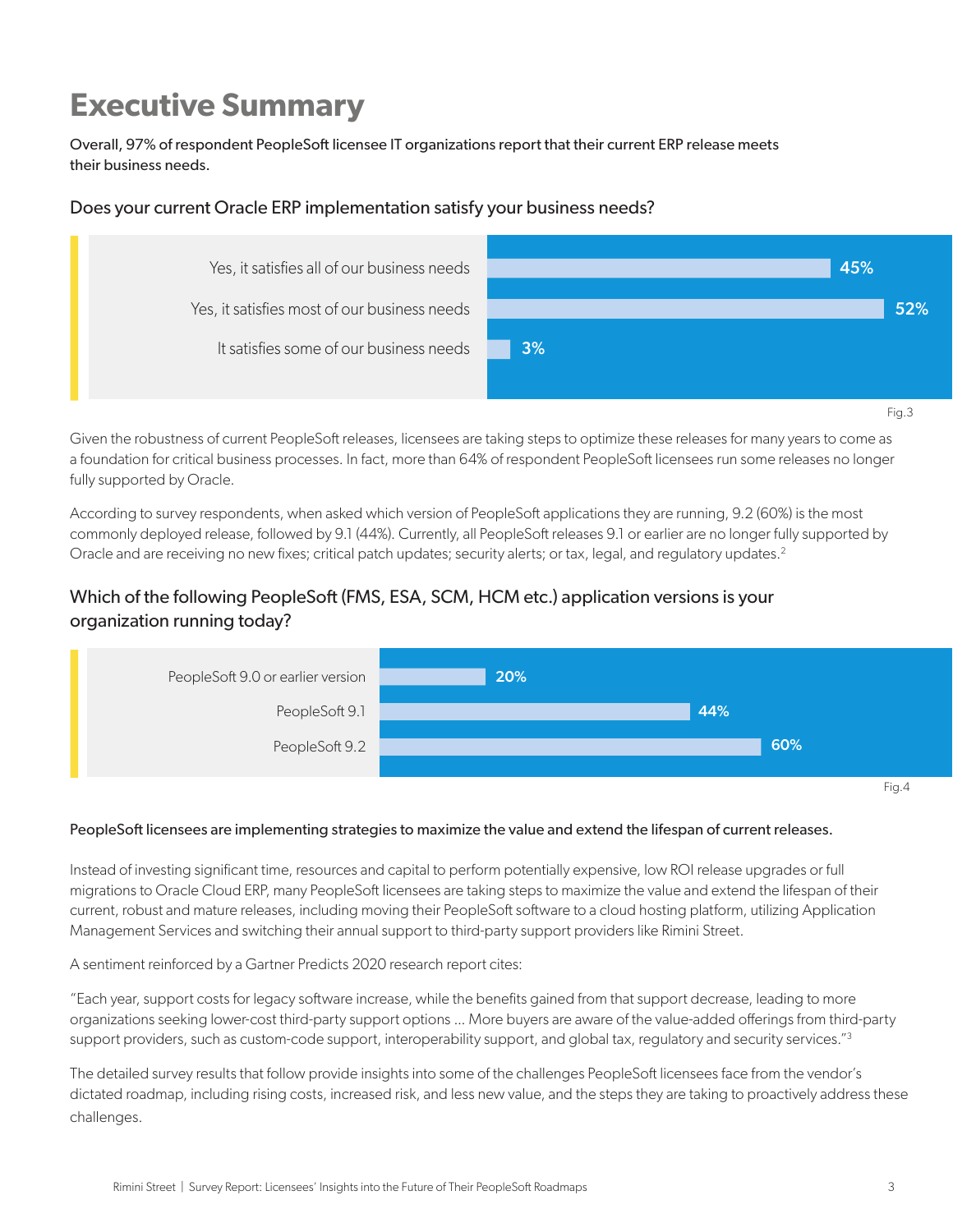### <span id="page-3-0"></span>**Background**

Many organizations today are spending much of their IT budgets on daily operating costs for ERP applications — as much as 90%.1 Following the software vendor's dictated roadmap of continuous forced upgrades and software updates just to keep full support rarely enhances competitive advantage.

As a result, many PeopleSoft licensees are taking control and plotting a new course for their IT roadmaps, driven by business needs (versus software vendor timelines). This includes leveraging proven and innovative approaches to optimize and enhance ERP support and daily operations, as well as choosing the cloud model that maximizes new value for the business.

Depending on their specific release, PeopleSoft licensees face slightly different challenges impacting their strategic direction.

- $\blacksquare$  PeopleSoft licensees who have not yet upgraded to the latest release (9.2) are no longer fully supported by Oracle, $^2$  receiving no new fixes; critical patch updates; or tax, legal, and regulatory updates. This is forcing the decision about whether or not to upgrade or to seek better alternatives to the software vendor's support and service model.
- **PeopleSoft licensees running the 9.2 release see no new major release on the** horizon for their Oracle roadmaps and are forced to apply continuous updates to maintain full support. The updates appear to be delivering less meaningful value and take up time that might otherwise be spent on more strategic efforts. This is forcing a decision around how long licensees will continue on this roadmap, if they will weigh other options in the cloud, or if they will potentially consider other vendors.

In partnership with IDG, Rimini Street recently conducted a survey of global PeopleSoft licensees to gather data and insight on the major challenges faced and strategies applied depending on which major release of PeopleSoft they are currently running and their future plans around their PeopleSoft platform.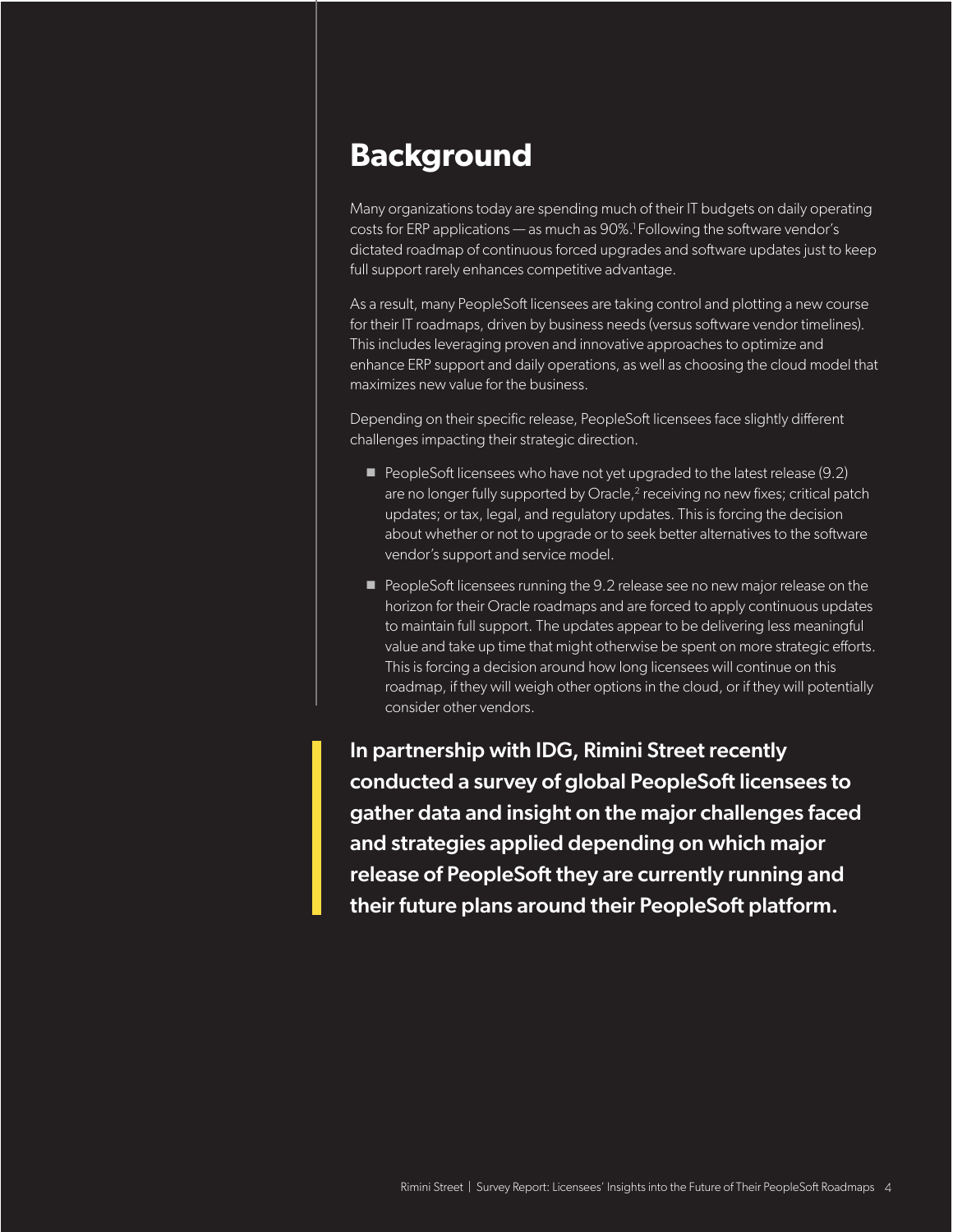### <span id="page-4-0"></span>**Survey Objectives**

This survey focused on the following issues, specifically with the objective of gathering data on:

- Current satisfaction with licensees' PeopleSoft software implementation, vendor support, and their future plans regarding the PeopleSoft platform.
- $\blacksquare$  For licensees no longer fully supported by Oracle (those running versions earlier than 9.2): What approaches do they use to get the support their PeopleSoft applications demand, and what are their future plans and rationale around potentially upgrading to 9.2 and/or leveraging Application Management Services (AMS)?
- $\blacksquare$  For those licensees running the latest release (9.2): What are their levels of actual usage, what value are they seeing from Oracle continuous updates, and what resources and approaches are they using to keep pace with Oracle's roadmap?
- What are the current and future plans of PeopleSoft licensees around cloud computing, specifically regarding infrastructure as a service (IaaS) and software as a service (SaaS)?

# **Methodology**

Survey respondents comprised 200 professionals from a population of PeopleSoft licensees across 18 different industries. Titles include CIO, VP of IT, Director/ Manager of IT, as well as Oracle Application Leads, Oracle Application Managers, and Oracle Administrators.

Respondents were targeted globally, including 100 from the United States, 50 from the United Kingdom, and 50 across Hong Kong, Singapore, Malaysia, and Australia. This survey was fielded in the U.S., U.K., Hong Kong, Singapore, Malaysia, and Australia between March 17, 2020 and March 27, 2020.

| Oracle Administrator              | 11% |
|-----------------------------------|-----|
| <b>Oracle Application Manager</b> | 17% |
| Oracle Application Lead           | 4%  |
| Director/Manager of IT            | 48% |
| VP of IT                          | 6%  |
| CIO                               | 14% |
|                                   |     |

#### Survey Respondents by Job Title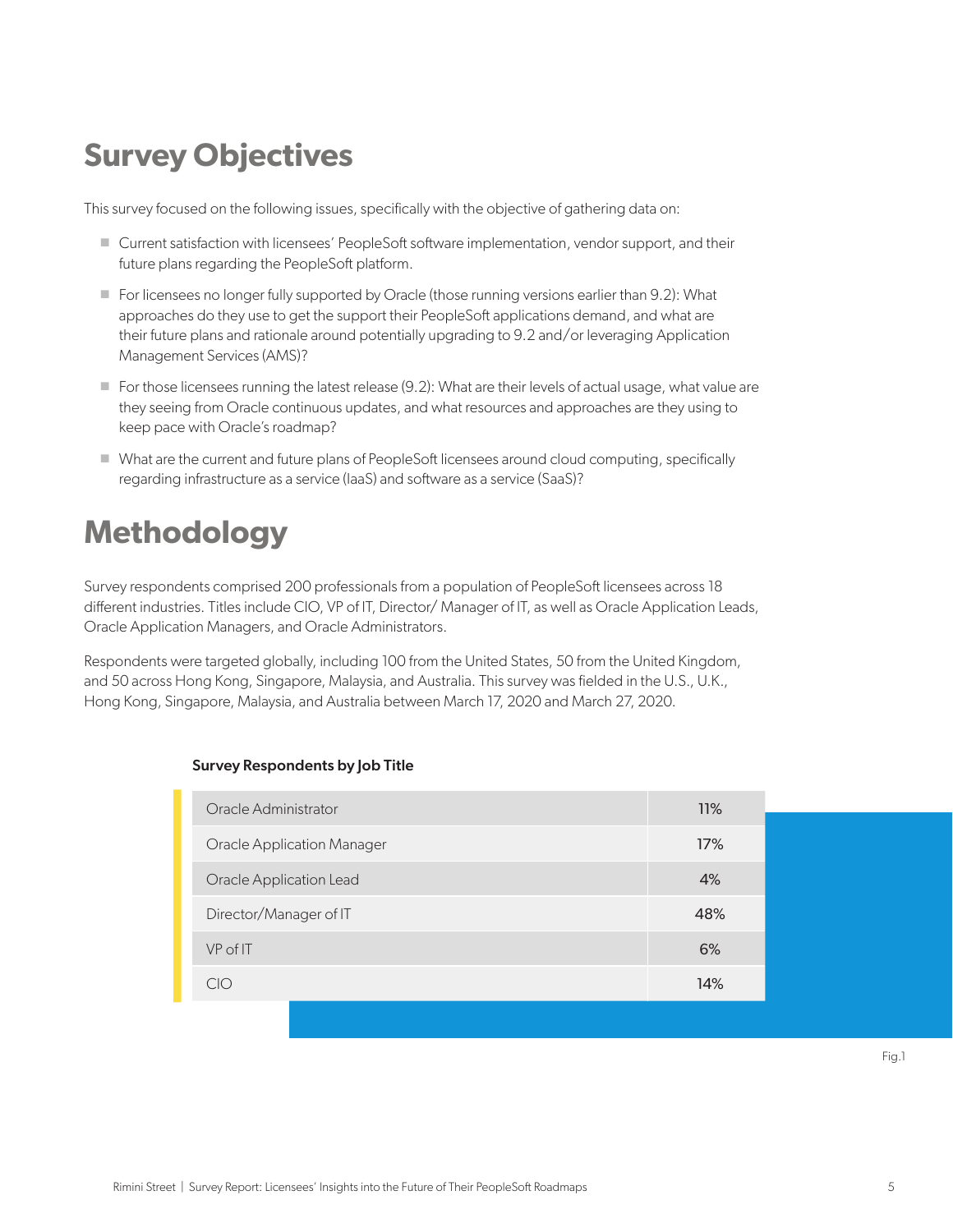### Financial services (banking, accounting, tax, etc.) Retail 14% 12% Computer-related products or services 12% Automotive, Manufacturing, Industrial **8%** and 8% Telecommunications products and services **Figure 10 and 10 and 10 and 10 and 10 and 10 and 10 and 10 and 10 and 10** Other **Contract of the Second Second Second Second Second Second Second Second Second Second Second Second Second Second Second Second Second Second Second Second Second Second Second Second Second Second Second Second Sec** Architecture, Building, Construction, Engineering **CONSTRESS 1988** 6% Healthcare/Medical (excluding pharmaceutical) **Figure 10 SM** 6% Education **6 and 5%** Government **Government** 4% Transportation/Logistics **Transportation** 12% Pharmaceutical/life sciences **Figure 2018** Business services, Consulting **Consulting 4%** Insurance 3% Oil & Gas **3%** Real estate Personal services **1%** 1% Advertising, Marketing, PR 1% Travel, Hospitality (accommodation and food services) **1%**

#### Survey Respondents by Industry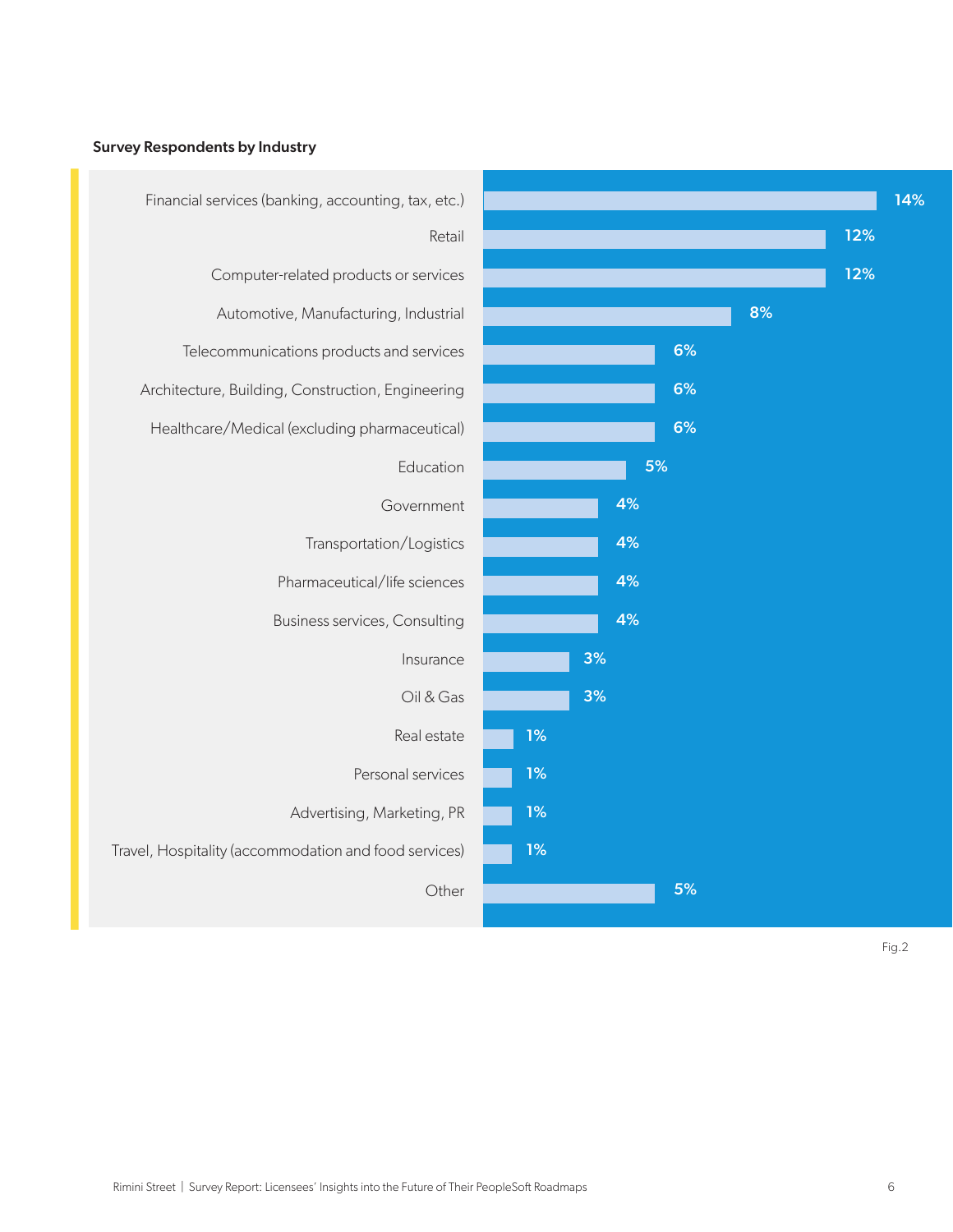### <span id="page-6-0"></span>**Key Insights**

Results from the survey reveal the following five major insights. These insights are covered in more detail in the Survey Analysis.

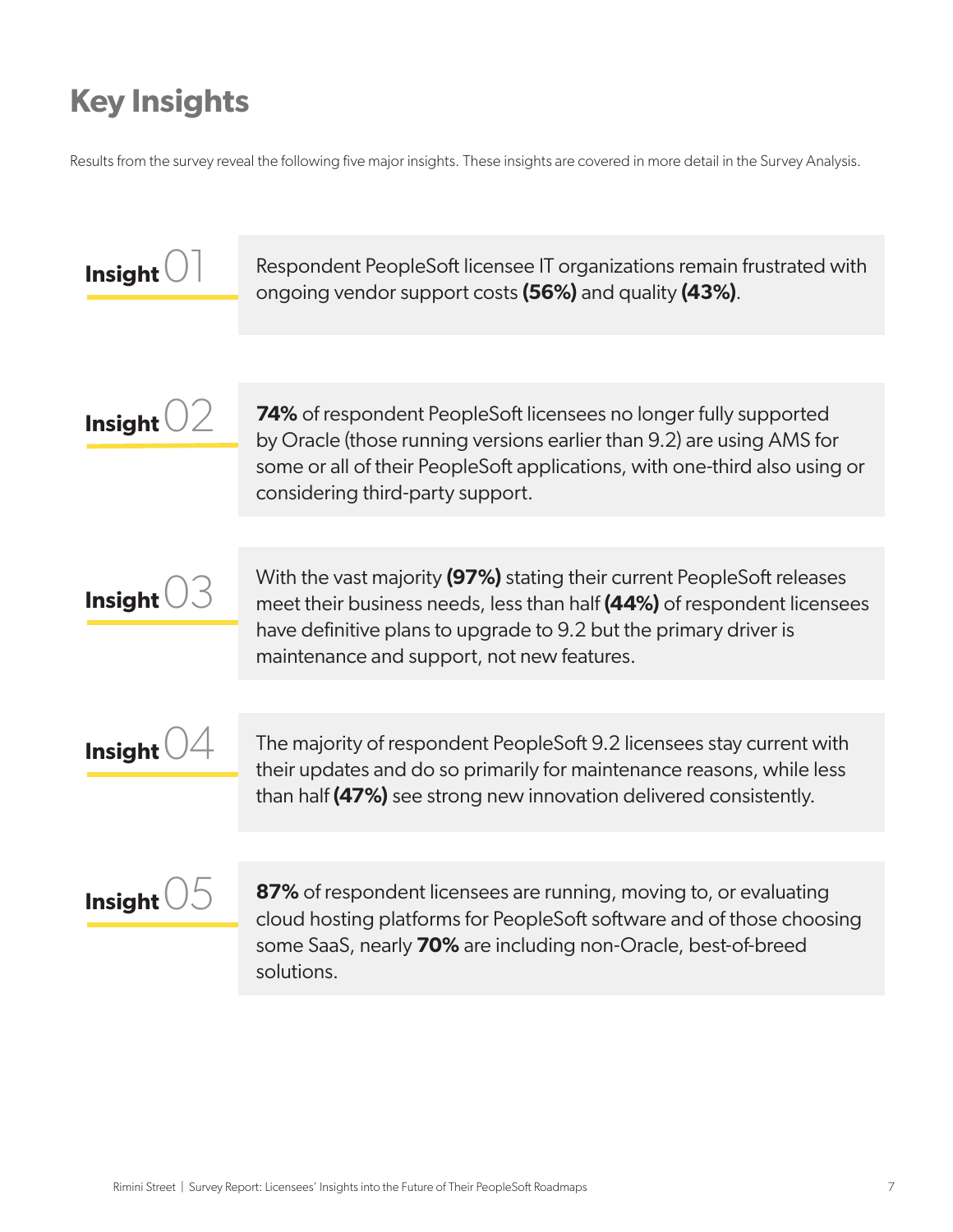### <span id="page-7-0"></span>**Survey Analysis**

**Insight O1** Respondent PeopleSoft licensee IT organizations remain frustrated with ongoing vendor support costs (56%) and quality (43%).

The majority of respondent PeopleSoft licensees are frustrated with vendor support in several areas, including high annual fees, response and escalation challenges and lack of customizations support (figure 5). The majority of respondent PeopleSoft licensees are frustrated with the cost and quality of vendor support in several areas, regardless of what releases they run. Top frustrations cited include high annual maintenance fees, the significant amount of time it takes the vendor to respond to issues, and having to escalate priority tickets to get the right expertise to address service requests. In addition, lack of customization support from the vendor also remains a challenge for respondent PeopleSoft licensees.

#### What are the biggest challenges with Oracle maintenance and support?

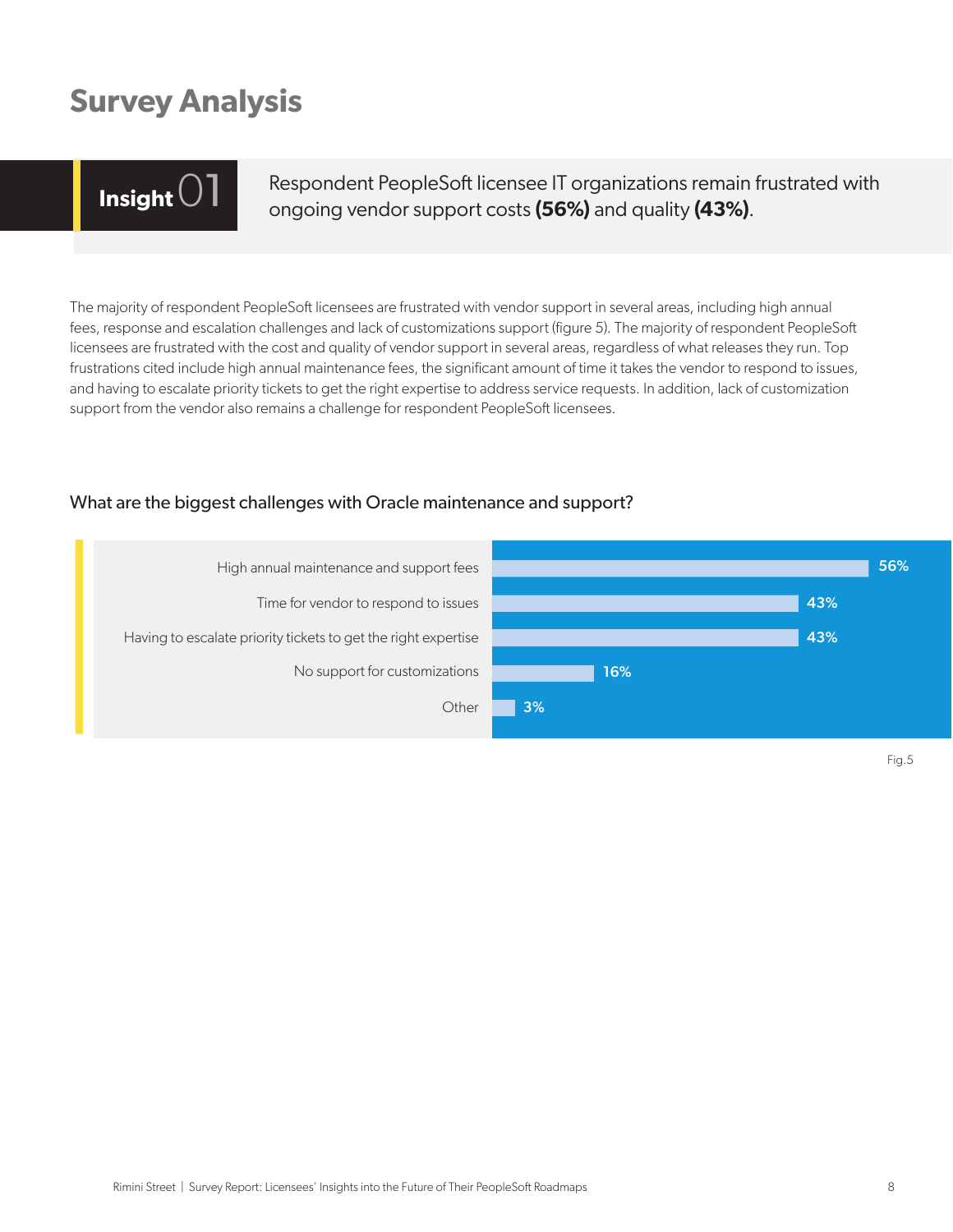

**74%** of respondent PeopleSoft licensees no longer fully supported by Oracle (those running versions earlier than 9.2) are using Application Management Services (AMS) for some or all of their PeopleSoft applications, with one-third also using or considering third-party support.

#### Are you currently outsourcing any part of your PeopleSoft ERP environment to a Tier 2 Application Management Services (AMS) Provider?



Respondent PeopleSoft licensees running releases 9.1 or earlier are no longer fully supported by Oracle, with 72% still paying the vendor for sustaining support despite the fact that it includes no new fixes; CPUs; security alerts; or tax, legal, and regulatory updates for their PeopleSoft releases.

At the same time, 43% of these respondent PeopleSoft licensees are paying separately for tax, legal, and regulatory updates, while 39% are allocating their own resources to self-support of their PeopleSoft environments, indicating that these PeopleSoft licensees are incurring additional costs across vendor support and other sources to meet their business needs.

33% of these respondents also stated they are currently using or considering thirdparty support for their PeopleSoft applications. Interestingly, a portion of these survey respondents paying for sustaining support are also currently using third-party support at the same time, but for different PeopleSoft releases. This suggests that many PeopleSoft licensees today still run a combination of 9.1 and earlier releases for their business, rather than a single version.

#### How are you supporting your PeopleSoft environments today? (licensees running versions earlier than 9.2)

#### AMS Vendor Customer Satisfaction is Declining

Fig.6

Gartner cites a 3.03/5.00 rating for "top" AMS companies, and notes that there is a downward trend of AMS vendor customer satisfaction.<sup>4</sup> IT teams may begin to question the actual value being derived from their current AMS services.

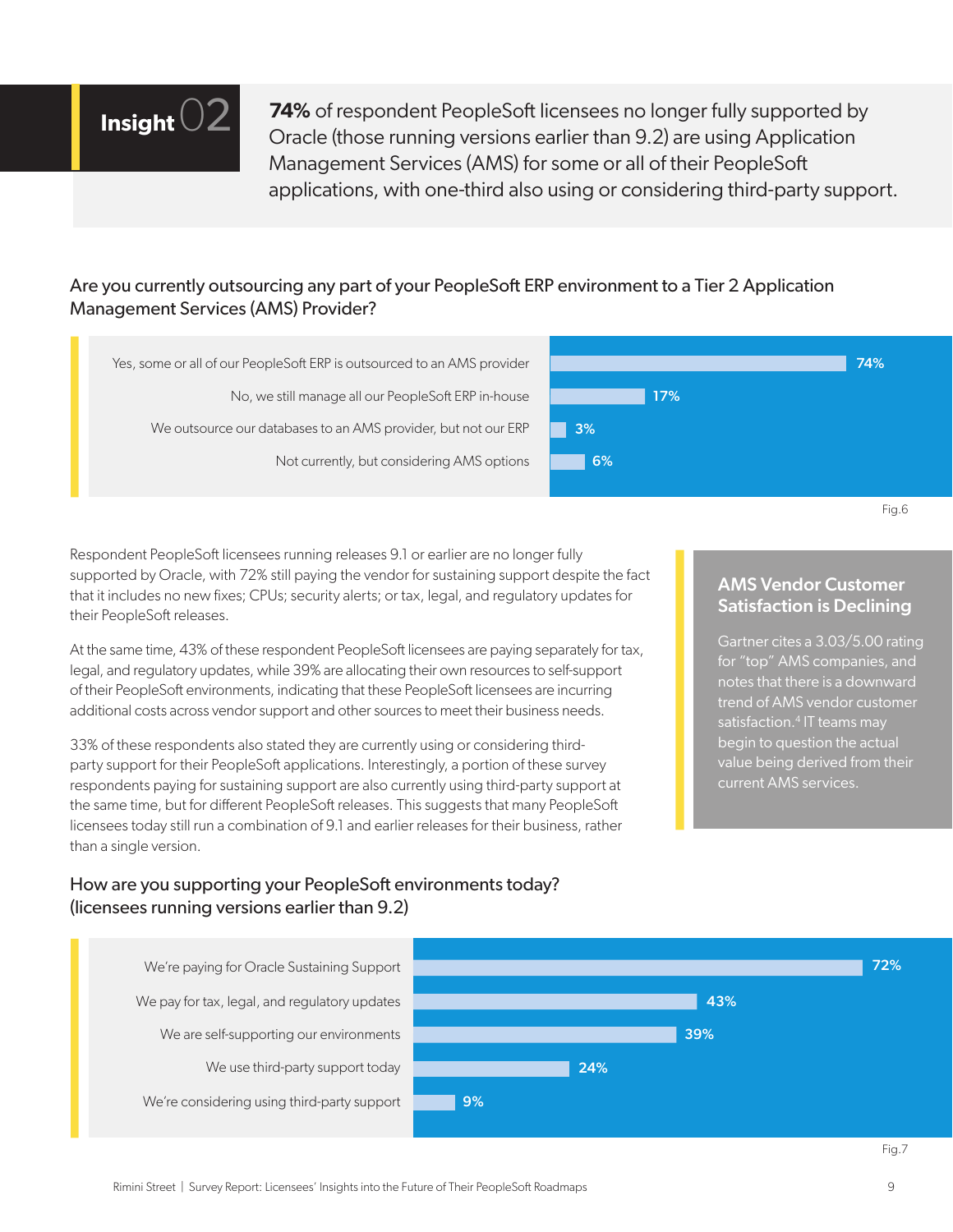

With the vast majority **(97%)** stating their current PeopleSoft releases meet their business needs, less than half **(44%)** of respondent licensees have definitive plans to upgrade to 9.2 but the primary driver is maintenance and support, not new features.

#### What is the primary driver to upgrade to PeopleSoft 9.2?



This sentiment is echoed by a 2019 survey of PeopleSoft licensees at the annual Reconnect conference, where nearly 50%<sup>5</sup> of 9.2 licensees stated that they have not yet rolled out any new features to their end-users as part of their "Selective Adoption" strategy from Oracle.

Rimini Street engineers analyzed 800 separate PeopleSoft 9.2 images across the first 28 updates delivered for FSCM and HCM modules.6 The analysis showed several interesting aspects of these Oracle-provided PeopleSoft updates that reinforce how and why licensees are using them today:

- Only 5% (40 out of 800) of updates were deemed significant enhancements to existing modules.
- Nearly 25% of the updates represent existing forms being converted to Fluid pages.
- More than 20% of all updates were tax, legal, and regulatory updates to maintain compliance.

Most interesting was the fact that 87% of the images contained no updates for one or more modules, indicating that not every image will contain updates that apply to every licensee.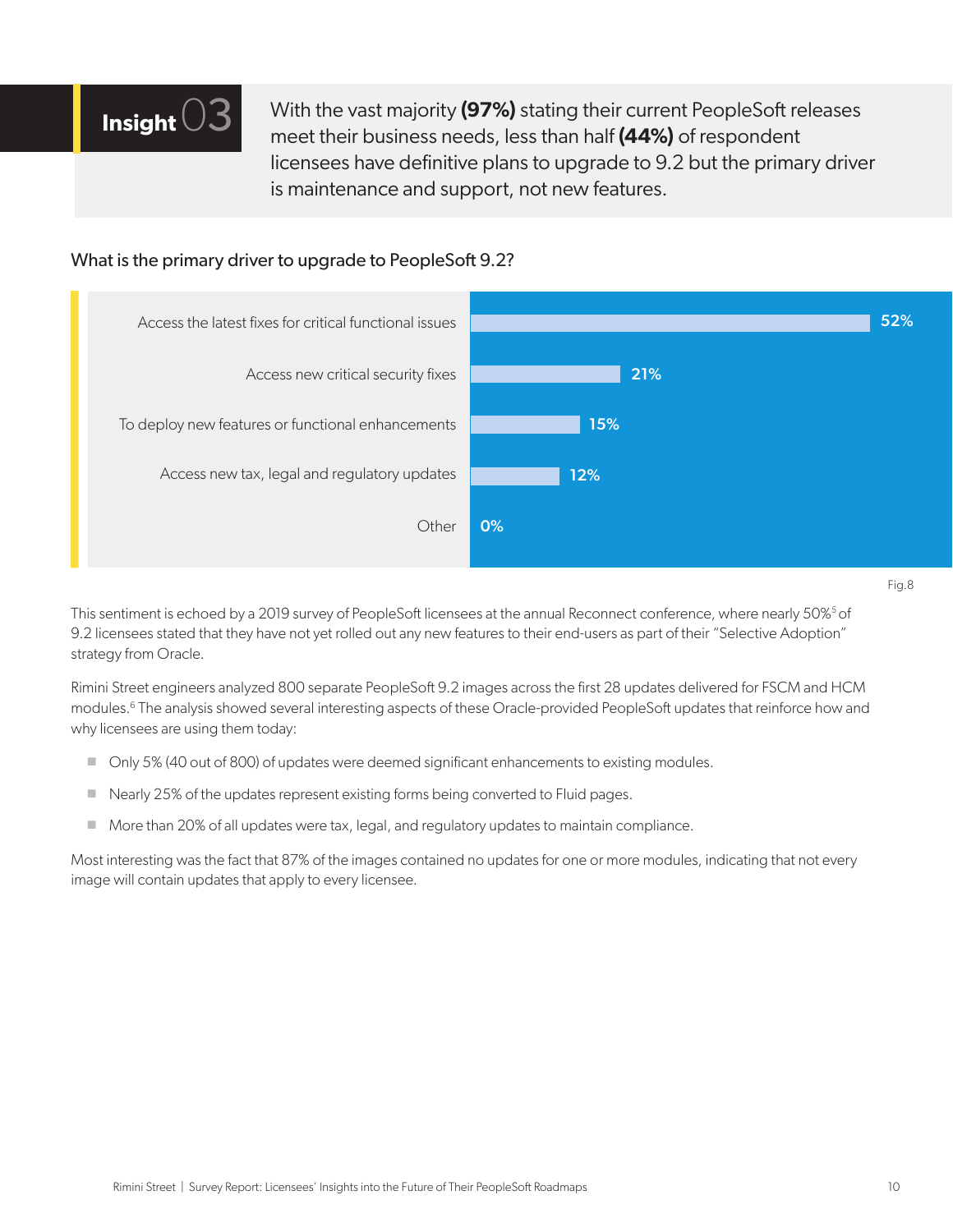#### Survey Respondents Release Summary

Of those survey respondents who still run PeopleSoft releases 9.1 and earlier, less than half (44%) have definitive plans to upgrade to the latest release.



#### Is your organization planning to migrate to PeopleSoft 9.2?

These findings reinforce the trends toward AMS and third-party support, where many PeopleSoft licensees today appear to see upgrades as less of a driver of new value and enhancements and more of a way to keep running and supporting their PeopleSoft systems.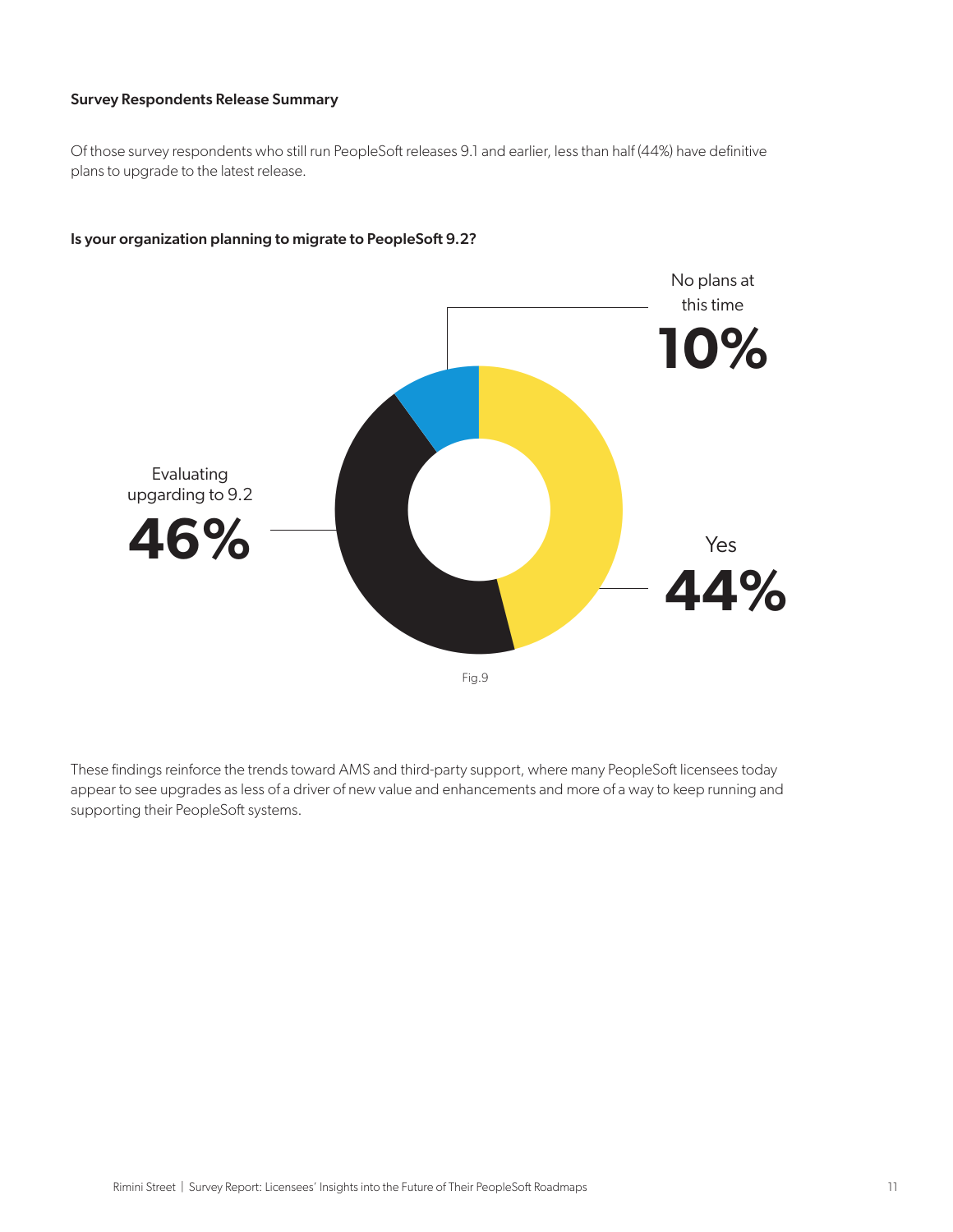

The majority of respondent PeopleSoft 9.2 licensees stay current with their updates, primarily for maintenance reasons, while less than half (**47%**) see strong, new innovation consistently.

Those PeopleSoft licensees running 9.2 are now receiving updates from the vendor multiple times per year, which are required to maintain access to full support. However, given the frequency of the update, associated regression testing, and validation required, the survey aimed at better understanding how often and why licensees apply 9.2 updates and what level of resources are involved.

#### How often is your organization applying PeopleSoft 9.2 image updates?



It takes time and resources to apply 9.2 updates. 58% of respondents stated that they stay current by applying every update, while 37% stated that they apply 1-2 updates per year, indicating a need for ongoing resources and processes to support the update cycle.

The average time to test, validate, and apply the 9.2 image update was approximately three weeks, using approximately four resources to perform the work.

#### On average, how long does it take to test, validate, and apply the 9.2 updates?



#### On average, how many people do you have assigned to perform the 9.2. updates?

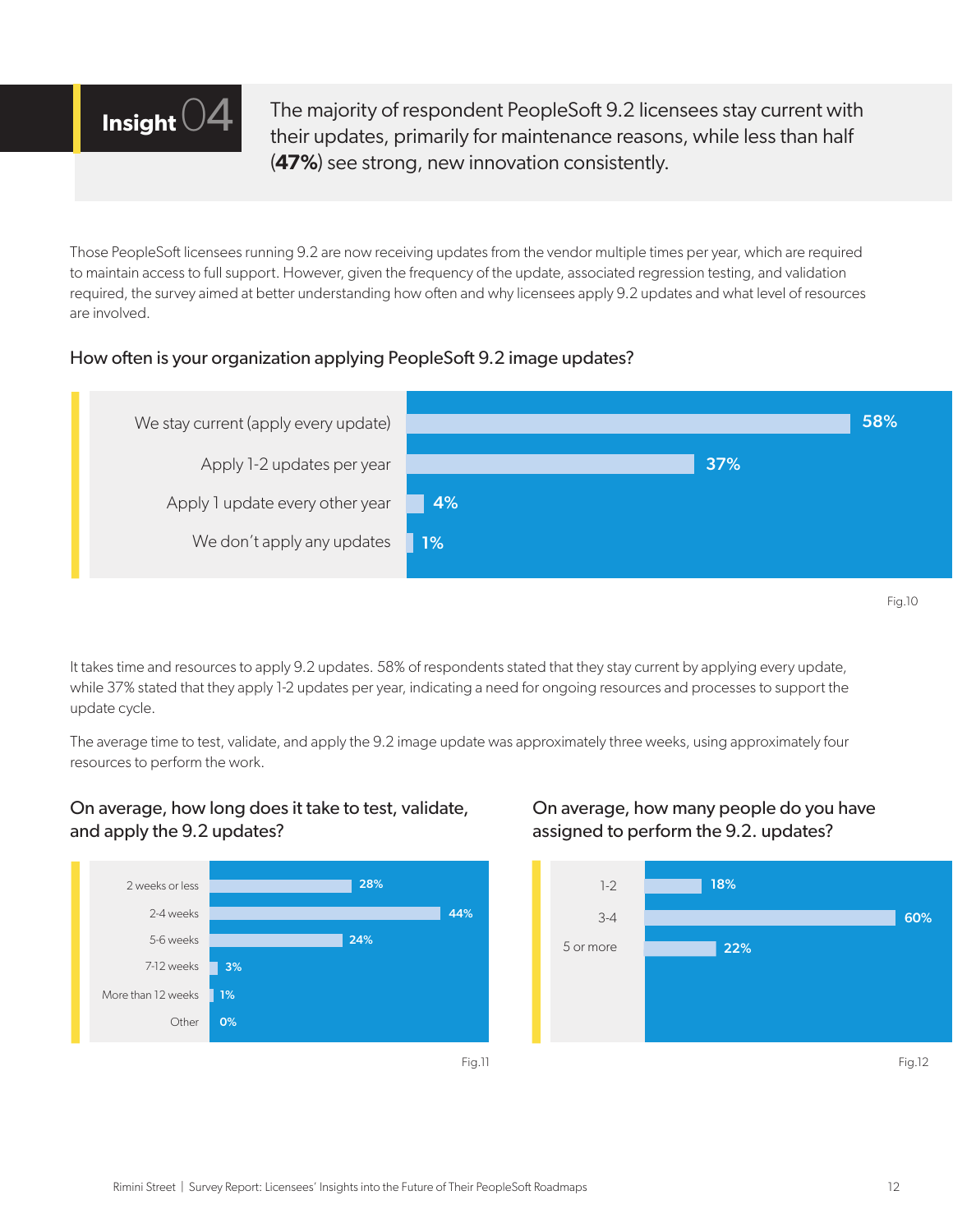58% of respondents stated that they stay current by applying every update, while 37% stated that they apply 1-2 updates per year, indicating a need for ongoing resources and processes to support the update cycle.

#### Why are you applying PeopleSoft 9.2 image updates? Select one or more responses.



Fig.13

Applying security and functional fixes are among the top reasons listed for applying 9.2 updates, as well as to deploy new features or functional enhancements.

While 9.2 licensee respondents state they apply updates consistently, including deploying new features, less than half state they are leveraging strong new innovation from those features.

#### How much meaningful innovation are you leveraging from PeopleSoft 9.2 updates?

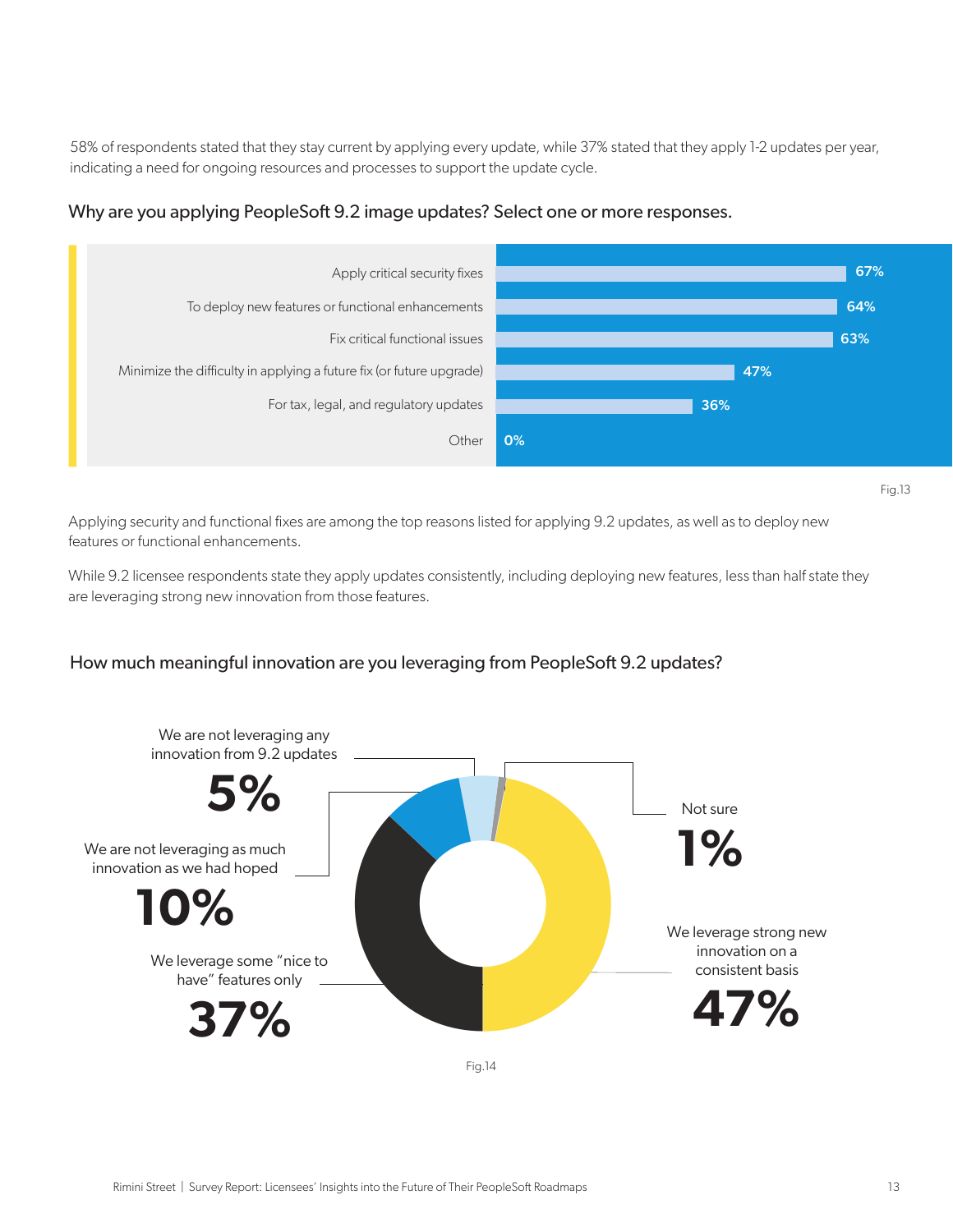

**87%** of respondent licensees are running, moving to, or evaluating cloud hosting platforms for PeopleSoft software and of those choosing some SaaS, nearly **70%** are including non-Oracle, best-of-breed solutions.

Moving PeopleSoft software to cloud hosting platforms, also known as Infrastructure-as-a-Service (IaaS), continues to gain traction, with 87% of respondents surveyed already running, actively moving, or evaluating running some or all of their PeopleSoft ERP on cloud platforms.

#### Are you planning to migrate some or all of your Oracle ERP to a cloud hosting platform (IaaS)?



Fig.15

Licensees are supplementing aspects of their PeopleSoft landscape with SaaS applications, with 77% of respondents surveyed evaluating, actively moving, or having already replaced some of their Oracle ERP with SaaS.

#### Are you planning to replace any or all of your current Oracle ERP with cloud SaaS applications?



Fig.16

However, of those respondents evaluating, actively moving, or already having replaced some of their Oracle ERP with SaaS, nearly 70% are choosing to include non-Oracle SaaS in their cloud strategy, indicating a preference for a best-of-breed approach rather than a single-vendor approach.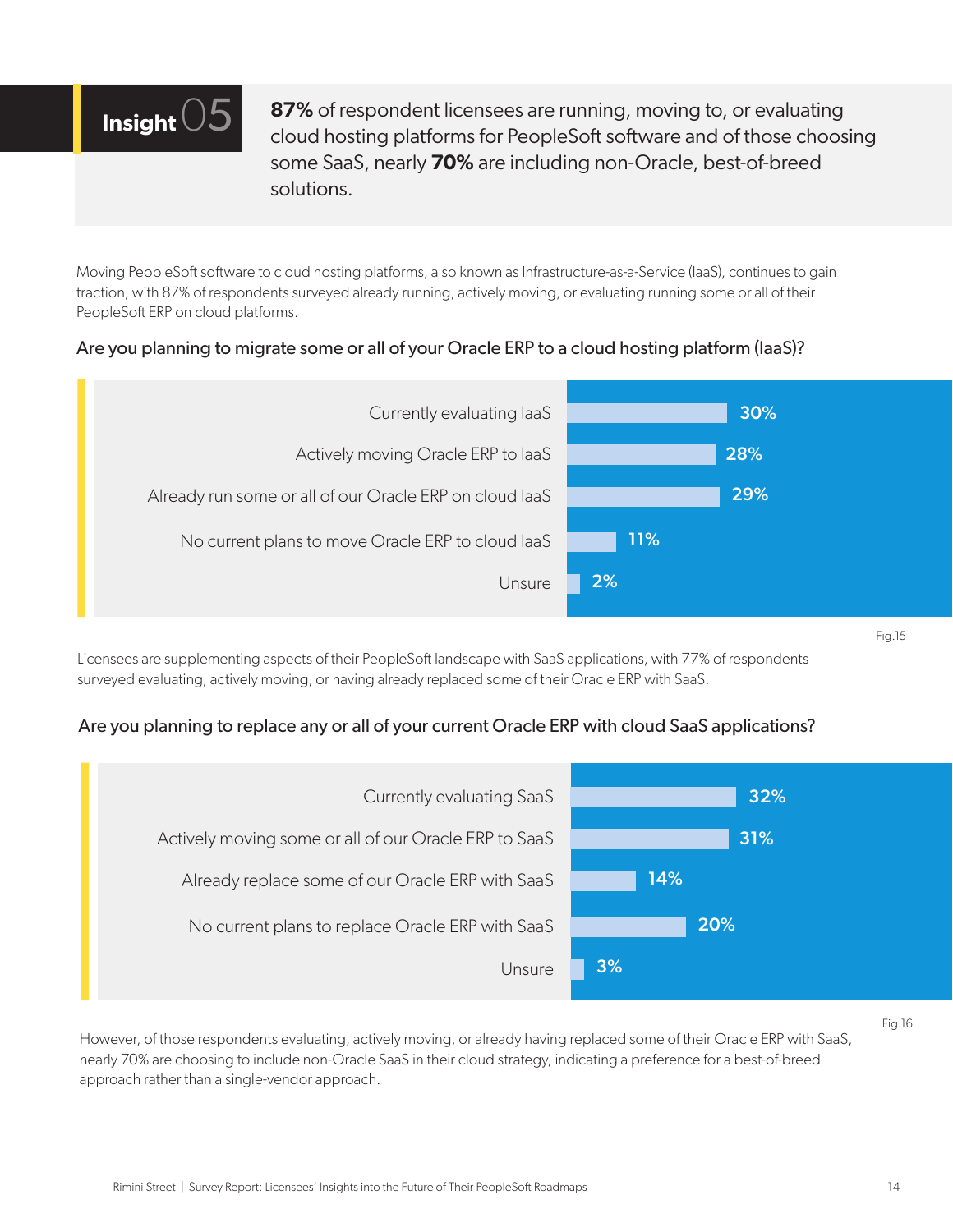#### What are your organization's plans with respect to replacing Oracle ERP with SaaS?



Overall, the trend for PeopleSoft ERP and cloud computing shows twice as many respondents have already opted to "lift and shift" their existing PeopleSoft applications to IaaS cloud (29%) as opposed to "rip and replace" their PeopleSoft ERP with SaaS (14%).

These findings around PeopleSoft and cloud suggest that many PeopleSoft licensees continue to seek ways to extend the useful life of their existing implementation using IaaS cloud rather than replacing their ERP with SaaS where multiple solutions from multiple vendors would likely be required to meet their business needs.

# Percentage of organizations that are using more than one cloud provider 81% of Organizations are Using More than One Cloud Provider More than One **81% One 81999 19%** 6

According to a 2020 Gartner survey,<sup>7</sup> on average, respondents report working with 2-3 public cloud providers and 2 types of cloud.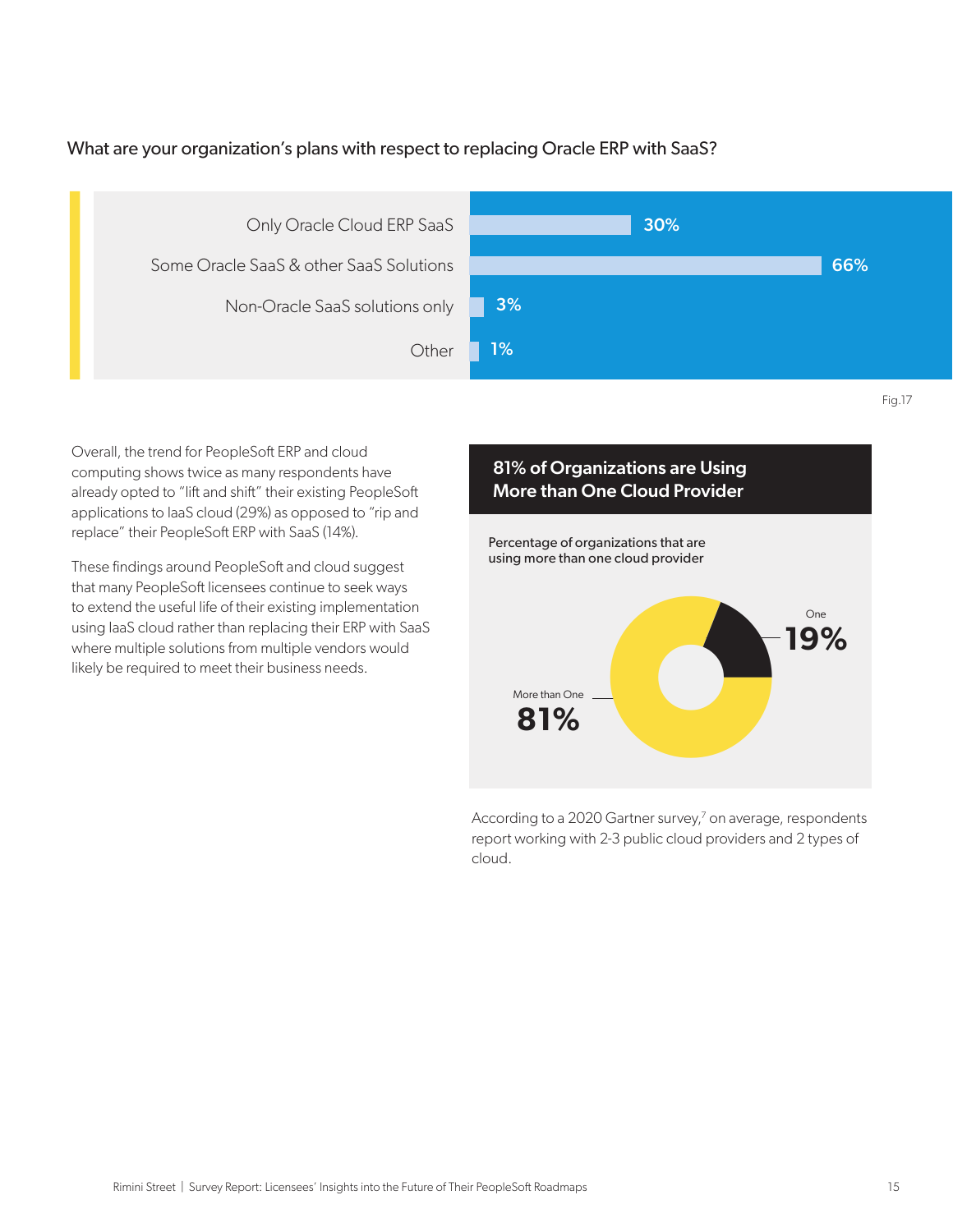### <span id="page-15-0"></span>**Five Recommendations for the Future of Your PeopleSoft Roadmap**

Assessing strategies to maximize the value and extend the lifespan of current PeopleSoft releases

01

### Know the value for your current annual maintenance spend

Assess the value of your annual maintenance and support fees and related costs. You may find you're continuing to spend more while getting less ongoing support and value, with these costs better invested elsewhere for more business impact.



### Make sure your IT roadmap helps your business first, not the vendor's

When evaluating what the software vendor plans to deliver next for your PeopleSoft roadmap, carefully assess whether these updates will help reduce costs or increase revenue and competitive advantage in any meaningful way for your business, rather than just keeping you supported and paying maintenance fees.



### Use third-party support for financial strength and control

Regardless of your PeopleSoft release, leveraging independent, third-party support can save up to 90% on total maintenance and support spend, and with no required upgrades or migrations for a minimum of 15 years, all while giving you control of whether and when you decide to upgrade, apply updates, or move to the cloud of your choice.

04

### Leverage AMS to further streamline and focus IT

Application Management Services (AMS) for PeopleSoft, when combined with third-party support, can be a powerful change agent to free IT from ongoing day-to-day ERP operations. This allows IT to shift even more focus to pressing strategic priorities with the greatest business impact.



### Start ERP in the cloud with cloud hosting for the greatest immediate value and lowest risk

When considering moving PeopleSoft to the cloud, assess a "lift and shift" approach as a first choice for tangible and immediate cost savings and efficiency. Evaluate adding best-in-class SaaS applications when needed for strategic business impact.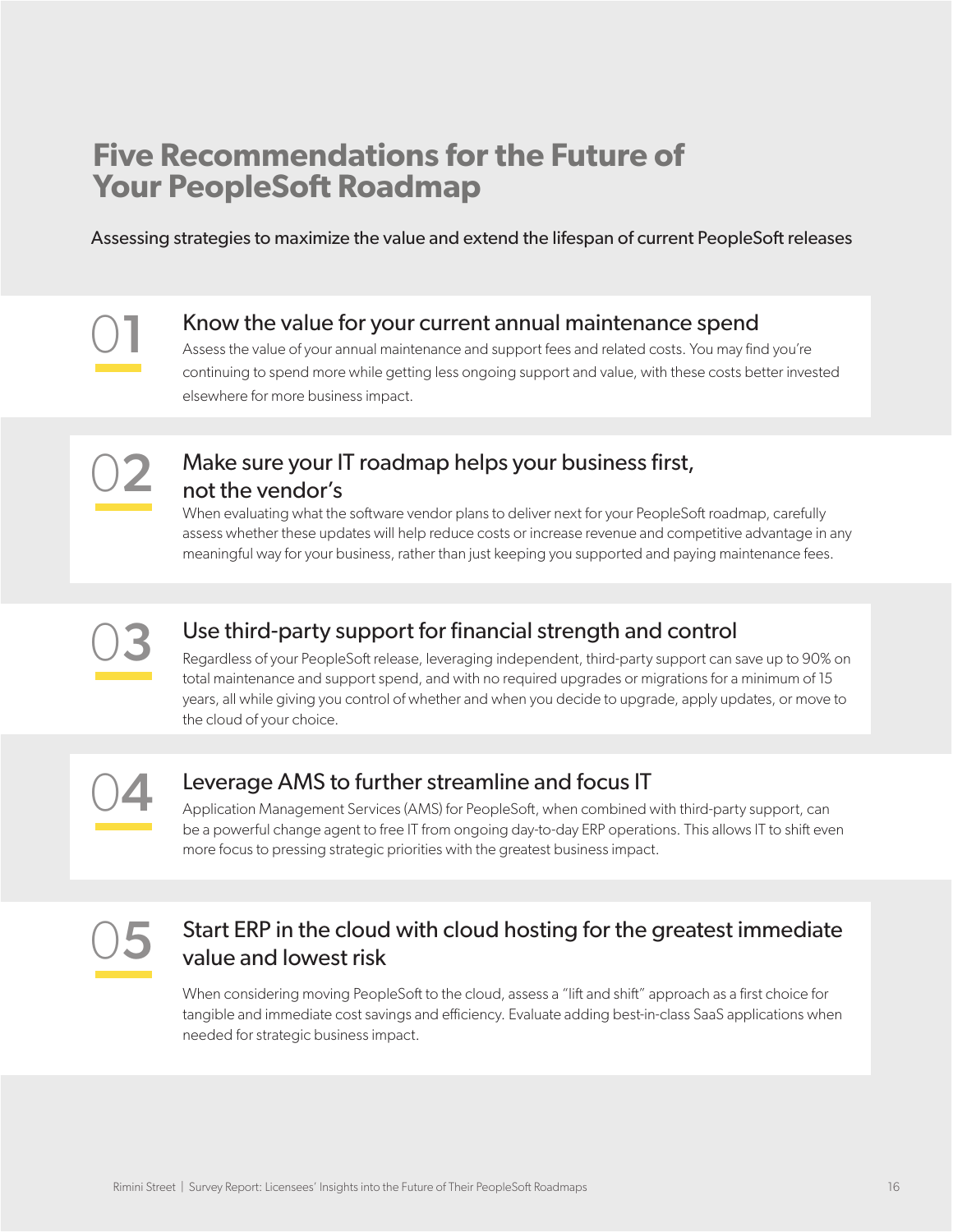### <span id="page-16-0"></span>**References**

<sup>1</sup>Gartner: "IT Key Metrics Data 2020: Executive Summary" December 18, 2019.

2 *<https://www.oracle.com/us/assets/lifetime-support-applications-069216.pdf>*; *<http://www.oracle.com/us/support/library/057419.pdf>*

<sup>3</sup>Gartner Predicts 2020: Negotiate Software and Cloud Contracts to Manage Marketplace Growth and Reduce Legacy Costs, published 18 December 2019 - ID G00463732

4 Tech Mahindra "Critical Capabilities for Oracle Application Services, Worldwide." February 28, 2018 *[https://www.gartner.com/en/documents/3863664/critical-capabilities-for-oracle](https://www.gartner.com/en/documents/3863664/critical-capabilities-for-oracle-application-services-wo0)[application-services-wo0](https://www.gartner.com/en/documents/3863664/critical-capabilities-for-oracle-application-services-wo0)*

5*[https://questoraclecommunity.org/learn/blogs/peoplesoft-selective-adoption-panel-customer](https://questoraclecommunity.org/learn/blogs/peoplesoft-selective-adoption-panel-customer-poll-results/)[poll-results/](https://questoraclecommunity.org/learn/blogs/peoplesoft-selective-adoption-panel-customer-poll-results/)*

<sup>6</sup>*<https://www.riministreet.com/white-paper-unpacking-the-hcm-and-fin-pum-images-for-peoplesoft>*

<sup>7</sup>Gartner: "IT Leaders' Strategy Deck: Multicloud and Hybrid Cloud" January 15, 2020.